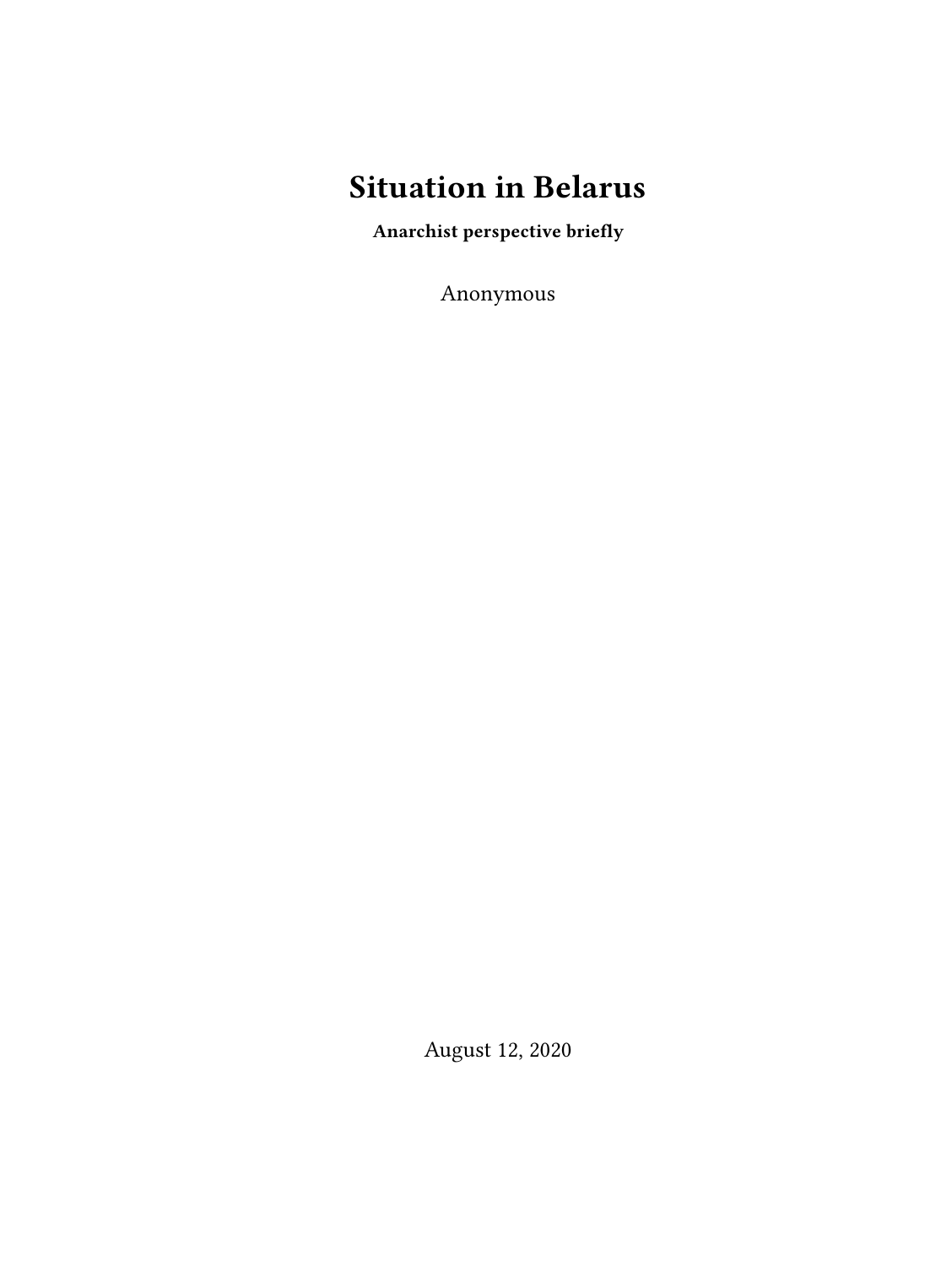## **Contents**

| From riot to revolution $\ldots \ldots \ldots \ldots \ldots \ldots \ldots \ldots \ldots \ldots \ldots$ |  |
|--------------------------------------------------------------------------------------------------------|--|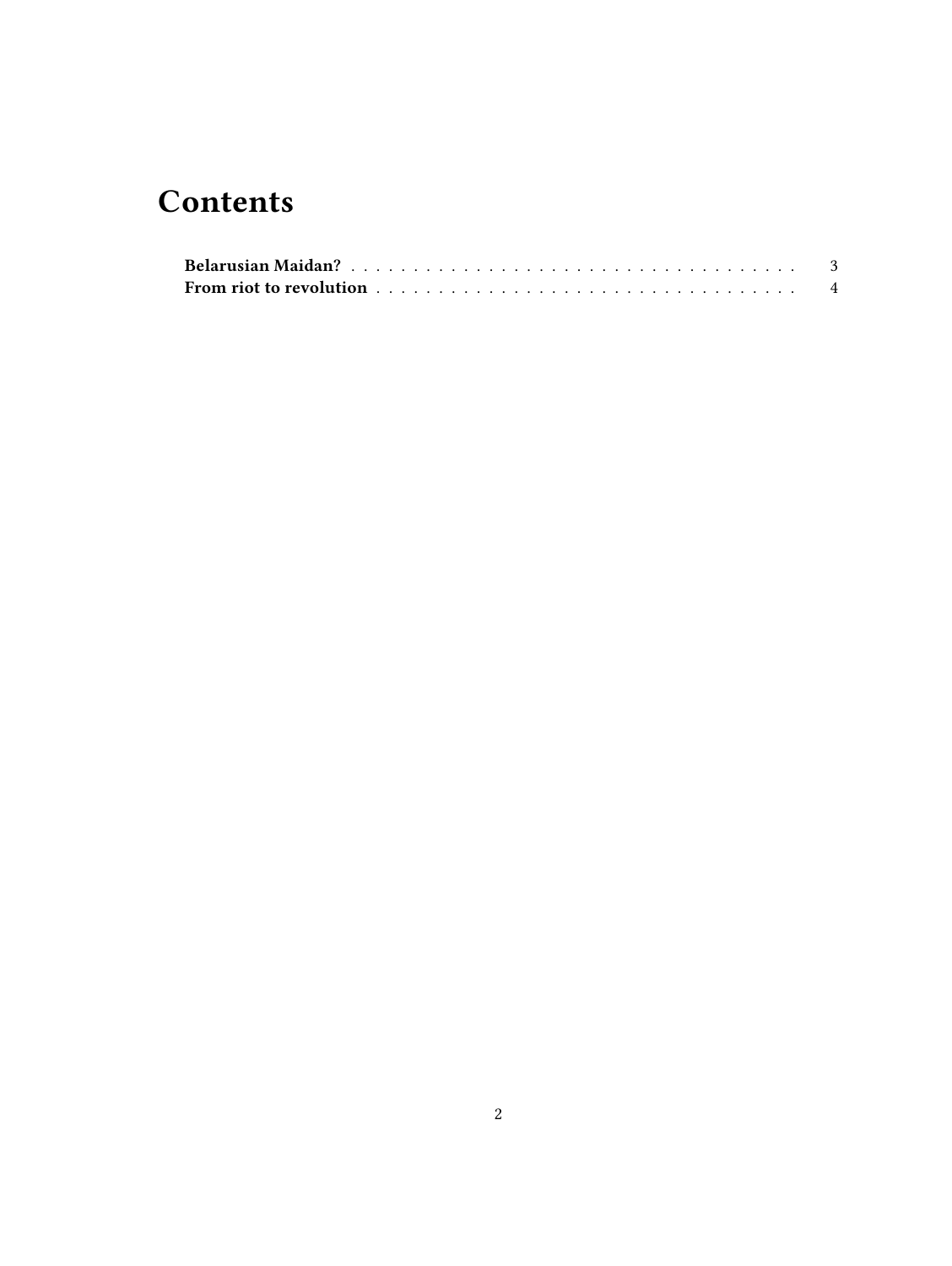Finally, we face the outrage of Belarusian people in the streets. The increase of resistance is enormous. Many people say that such an uprising was never seen before during the rule of Alexander Lukashenko. These three nights, probably all the world has seen crowds of people giving fight to the police special forces, using barricades, burning tires and Molotovs.

The police (or "militia" in Soviet-fashioned Belarus) reacts with great violence. Many people got seriously injured and there is one confirmed killed protester.

There is also the call for the General Strike issued by the opposition. How successful it will be is yet to be seen. But there are first confirmed reports of strikes at several State-owned enterprises today (August 12).

As it often happens in Eastern Europe, it was elections and electoral fraud that served as the starter for people's unrest. However, deeper roots of the situation are long autocratic rule of the president, poverty, lack of prospects and opportunities. A big role in the current revolt is also played also by the inhuman policy of the government during the Coronavirus epidemic. Authorities decided to simply ignore it and made several scandalous statements. This ended up with a wave of infection and also a huge grassroots organizing of the society against the danger of the virus.

## <span id="page-2-0"></span>**Belarusian Maidan?**

Of course, one of the first impressions in our minds is to compare the current protests to the Ukrainian Maidan. There are certain differences. First of all, in Belarus, there is no option yet to organize a sort of "camp of protesters," a free zone, as the rear of the protest, which we saw from Kiev to Seattle. Militia and other "internal forces" are still much more violent and in control of the situation in comparison with Maidan.

Even more important is the lack of structured political forces of the opposition in Belarus. In Ukraine, we had plenty. The reason is de facto state monopoly on politics and continous repressions. In contrast with Ukraine, the real far-right is very marginal in Belarus. There are some "national democrats" who are actually close to right wing liberals, promoting "Western orientation," "market economy" and national identity with emphasis on distancing from Russia.

The lack of political forces is the weakness from one point of view. However, at the same time, it opens space for more popular spontaneity and manuver, less dependence from the leaders of "alternative establishment." And the most important of all — this situation leaves the door open for developement of new political forces and entities.

In this political landscape, anarchists are more visible than in Ukraine or Russia. In oppositional circles, they have the reputation of quite "hardcore" enemies of the regime who suffered very strong repressions, which is true, and also are always in the frontline of the resistance. The reverse of this image is that anarchists are seen more as eternal fighters, which can be a sort of "ram" of the changes, but then are supposed to give way to more conventional politicians.

For better understanding of current situation, it is also important to notice that several current oppositoinal candidates for presidency, Viktor Babariko and Valery Tsepkalo, are often suspected to be Putin proxies. This version looks quite realistic according to their background. Vikor Babriko, before his presidential campaign, was the head of a Russian-owned bank and Valery Tsepkalo, ex-diplomat in Lukashenko's state apparatus, flew to Russia when it became dangerous for him to stay in Belarus.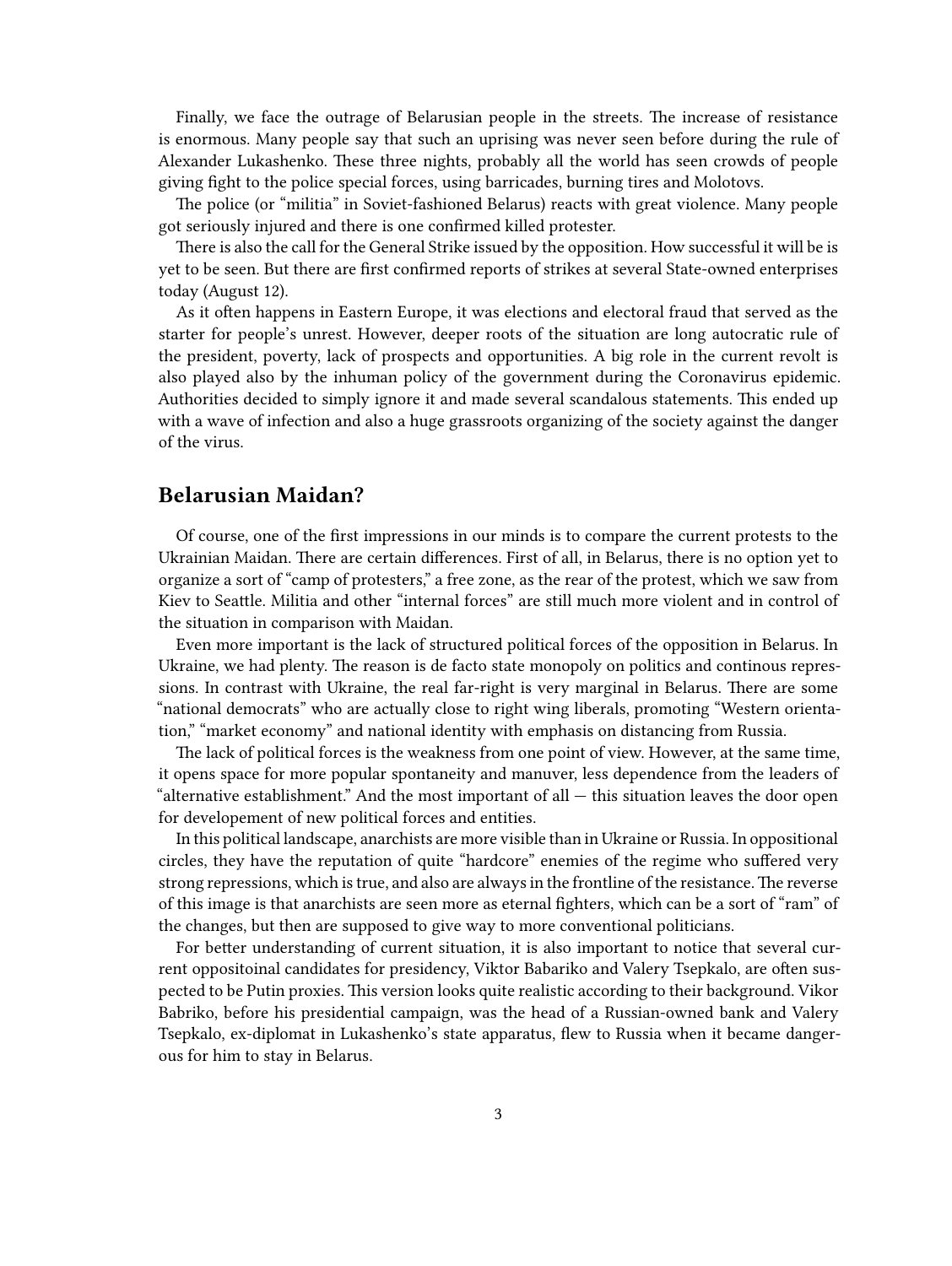## <span id="page-3-0"></span>**From riot to revolution**

Today the whole protest movement shows a very simplistic demand: resign of Lukashenko and new "honest" elections. It helps to maintain the superficial unity of the protesters. But surely, this situation cannot last long.

The specific of Belarus is state-ownership of the huge part of the economy. It is the basement for extracting wealth by state bureaucracy and capitalists close to the ruling clique.

It is highly predictable that once either pro-Western or pro-Russian politicians are in power they'll try to launch large-scale privatization and transformation this merely State-capitalism into the one ruled by external actors, i.e, international monetary organizations and Russian businesselites.

In this context, the program and the call of revolutionary forces should be both clearly antiauthoritarian (Lukashenko MUST go) and also socially-concerned. We need to counter the ghost of privatization by promoting the turning of state-owned enterprises into municipal and collectively-ran ones, decentralization and democratization of different sphere of social life: selfdefence, healthcare, education. At the same time, all social obligations for free access to different services monopolized by the state today should be promoted and developed.

To be short: if anarchists of Belarus will be able to play key and organizing roles in the development of the popular uprising (while all opposition leaders are clearly confused now), then they have several prospects. As a minimum, to present actively the anarchist movement and its message, to make it known broadly within the population. As a medium goal, to become significant political actors, which will influence the social developement of the new Belarus in terms mentioned in the previous paragraph, to take a foothold in infrastructure, media-sphere and society for rapid further political developement. As a maximum… who knows our real limits?